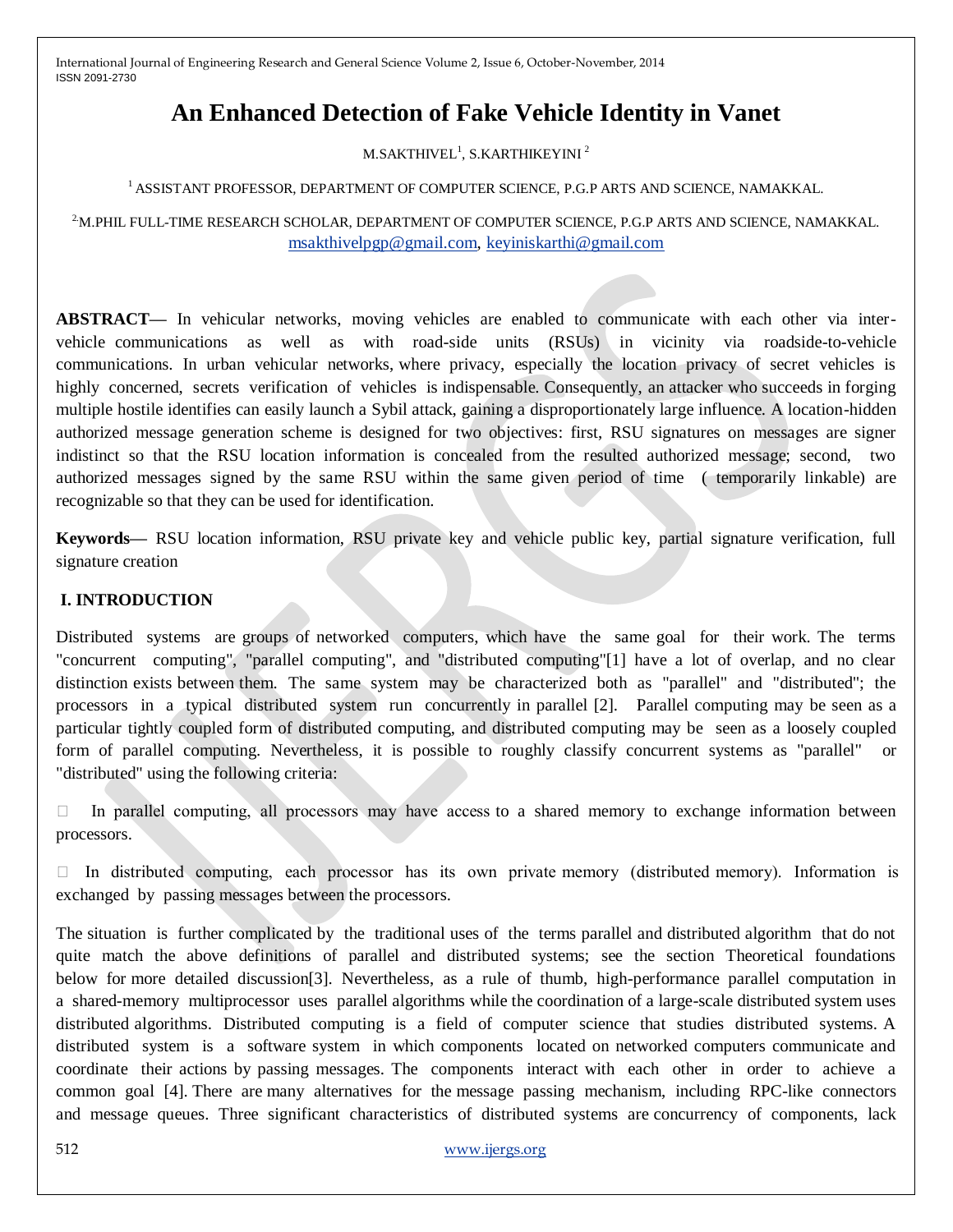of a global clock, and independent failure of components. A computer program that runs in a distributed system is called a distributed program, and distributed programming is the process of writing such programs. Distributed computing also refers to the use of distributed systems to solve computational problems [5]. In distributed computing, a problem is divided into many tasks, each of which is solved by one or more computers, which communicate with each other by message passing. Wireless network [6] refers to any type of computer network that utilizes some form of wireless network connection. It is a method by which homes, telecommunications networks and enterprise (business) installations avoid the costly process of introducing cables into a building, or as a connection between various equipment locations. Wireless telecommunications networks are generally implemented and administered using radio communication [7]. A wireless ad hoc network is a decentralized type of wireless network. The network is ad hoc because it does not rely on a pre existing infrastructure, such as routers in wired networks or access points in managed (infrastructure) wireless networks. Instead, each node participates in routing by forwarding data for other nodes, so the determination of which nodes forward data is made dynamically on the basis of network connectivity. In addition to the classic routing, ad hoc networks can use flooding for forwarding the data.

## **II. RELATED WORK**

In VANET is helps in defining safety measures in vehicles, streaming communication between vehicles, infotainment and telemetric. Vehicular Ad-hoc Networks are expected to implement a variety of wireless technologies such as Dedicated Short Range Communications (DSRC) which is a type of WiFi. Other candidate wireless technologies are Cellular, Satellite, and WiMAX. Vehicular Ad-hoc Networks can be viewed as component of the Intelligent Transportation Systems (ITS). The research on vehicular ad-hoc networks focuses on the optimization of traffic throughput on highways using sensor- enabled cars. To develop proactive for highway ramps, obstacles, and intersections are used to further analysis. Sensor-enabled cars monitor the traffic in their vicinity sensing the distance to the front and rear car as well as their own speed and acceleration. In addition, we also briefly present some of the simulators currently available to VANET researchers for VANET simulations and we assess their benefits and limitations. Finally, we outline some of the VANET research challenges that still need to be addressed to enable the ubiquitous deployment and widespread adoption of scalable, reliable, robust, and secure VANET architectures, protocols, technologies, and services [8].

Currently, most of the research is focused on the development of a suitable MAC layer, as well as potential applications ranging from collision avoidance to on board infotainment services [9]. In order to avoid transmission collisions in VANETs, a reliable and efficient medium access control protocol is needed. But efficient medium sharing is more difficult due to high node mobility and fast topology changes of VANETs

## **III. MAIN CONTRIBUTIONS**

In this way, the RSU location information is concealed from the final authorized message. Second, authorized messages are temporarily linkable which means two authorized messages issued from the same RSU are recognizable if and only if they are issued within the same period of time. Thus, authorized messages can be used for identification of vehicles even without knowing the specific RSUs who signed these messages. With the temporal limitation on the likeability of two authorized messages, authorized messages used for long-term identification are prohibited. Therefore, using authorized messages for identification of vehicles will not harm anonymity of vehicles.

#### **IV. PROPOSED SCHEME**

They proposed a fully self-organized public-key management system that allows users to generate their public-private key pairs, to issue certificates, and to perform authentication regardless of the network partitions and without any centralized services.

513 [www.ijergs.org](http://www.ijergs.org/)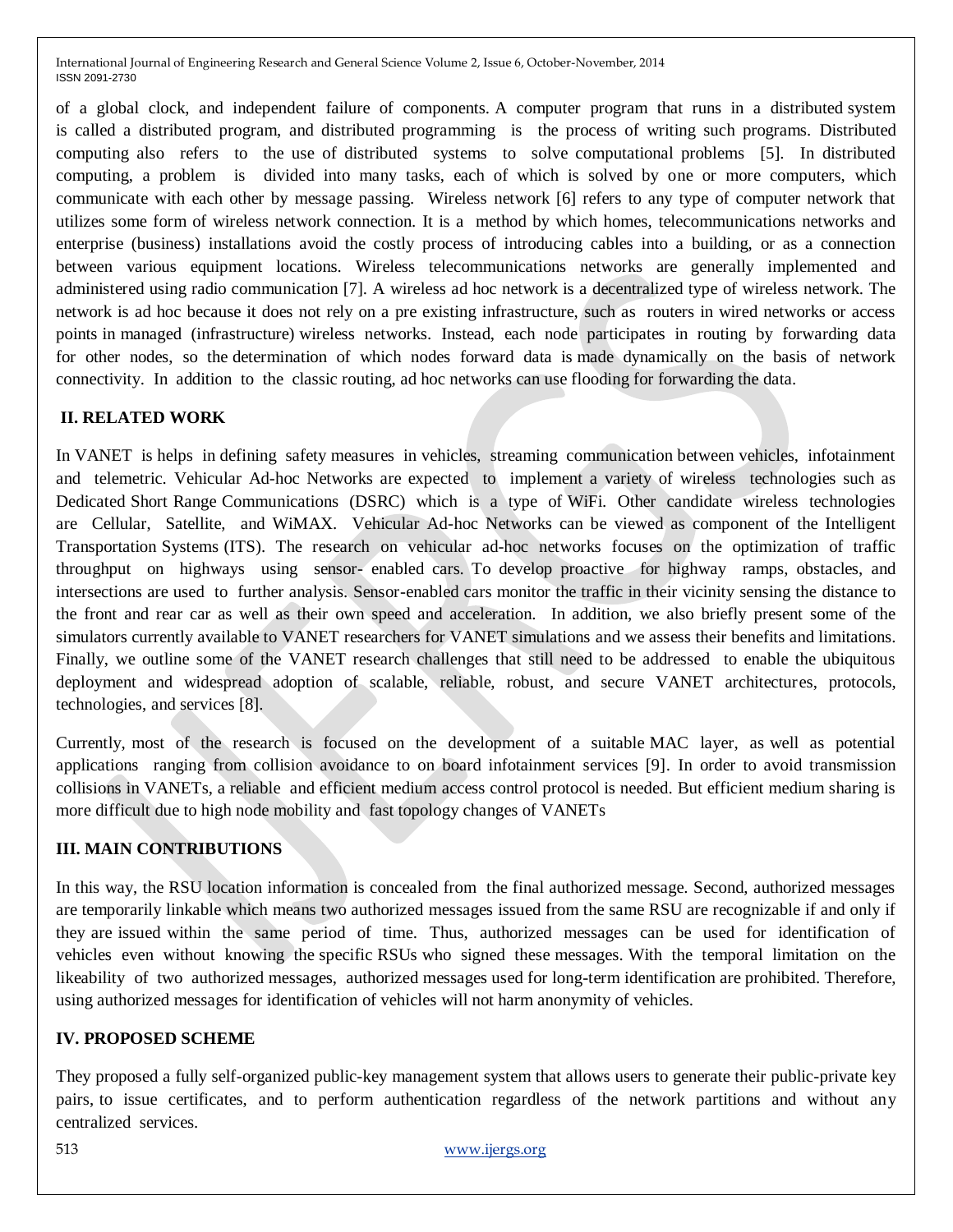Furthermore, their approach does not require any trusted authority, not even in the system initialization phase. By definition, a mobile ad hoc network does not rely on any fixed infrastructure; instead, all networking functions (e.g., routing, mobility management, etc.) are performed by the nodes themselves in a self-organizing manner.

- $\Box$  To find and eliminate Sybil trajectories.
- $\Box$  Location privacy of vehicles is preserved.
- $\Box$  To fast detection of failure RSU details in the network.

## **PROPOSED ALGORITHM**

Key Generation

1) Choose two large random prime numbers P and Q of similar length.

Generate two different large odd prime numbers, called P and Q, of about the same size where P is greater than Q that when

multiplied together give a product that can be represented by the required bit length you have chosen, e.g. 1024 bits.

- 2) Compute  $N = P x Q$ . N is the modulus for both the Public and Private keys.
- 3)  $PSI = (P-1)(Q-1)$ ,  $PSI$  is also called the Euler's totient function.
- 4) Choose an integer E, such that  $1 < E < PSI$ , making sure that E and PSI are co-prime. E is the Public key exponent.
- 5) Calculate D = E-1 ( mod PSI ) , normally using Extended Euclidean algorithm. D is the Private key exponent.

Encryption:

1) Convert the data bytes to be encrypted, to a large integer called PlainText.

2) CipherText =  $PlainText$ 

E

 $\pmod{N}$ 

3) Convert the integer, CipherText to a byte array, which is the result of the encryption operation.

Decryption:

1) Convert encrypted data bytes to a large integer called CipherText.

2)  $PlainText = CipherText$ 

#### D

 $\pmod{N}$ 

3) Convert the integer, PlainText to a byte array, which is the result of the decryption operation.

514 [www.ijergs.org](http://www.ijergs.org/) Message Verification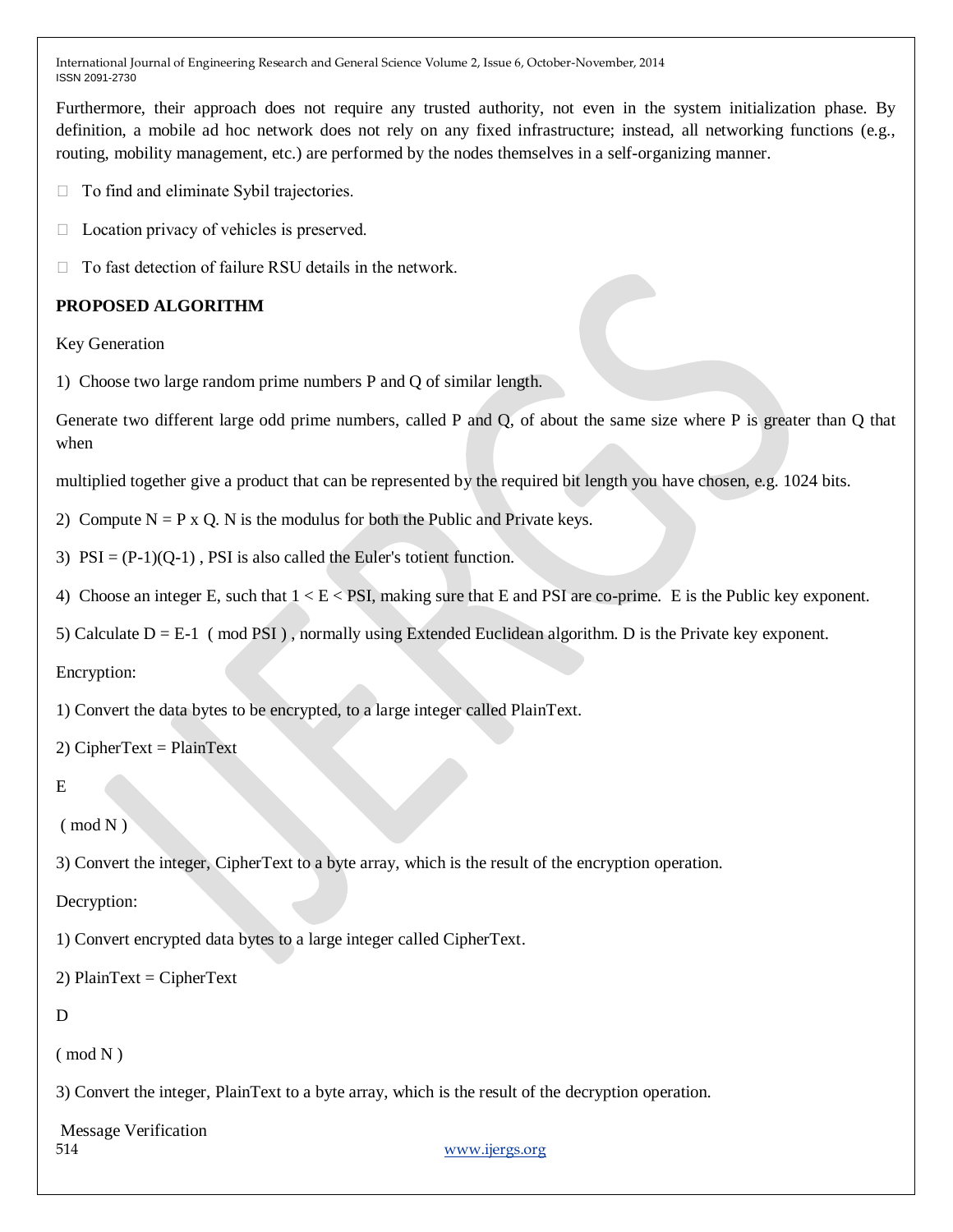As the proof that a vehicle (Vi) was present near certain RSU (Rk) at certain time, an authorized message issued for Vi can be verified by any entity (e.g., a vehicle or an RSU) in the system. In the case that an entity needs to verify Vi, Vi will sign on an authorized message (M) generated by RSU (Rk) using public key and then send to the vehicle. The message verification process

consists of following steps:

Step 1: Check the Vehicle Id

Step 2: Check the private key of RSU (Rk)

Step 3: Check the public key of Vehicle (Vi)

Step 4: Analyze the Entry time

Step 5: Analyze the message as partial signature or Full Signature creation.

Step 6: Verify that the message was signed by legitimate previous RSU

## **V. PERFORMANCE EVALUATION**

In this network creation process is a Typical Vehicular Network (with RSU Installed) is shown graphically. The Fig 1.1 is used to know the RSU deployed and neighbor RSU detail with specified trajectories. Here the figure represents the Vehicular ad-hoc network process with RSU and neighbor RSU connection. The network process is used to know the traverse path of one location to another location.



#### FIGURE: 1.1 NETWORK CREATION

A vehicular ad hoc network, or VANET, is a technology that uses moving vehicles as nodes in a network to create a mobile network. A VANET turns every participating vehicle into a wireless router or node, allowing vehicle approximately traversed of each other to connect and, in turn, create a network with a wide range. As vehicle fall out of the signal range and drop out of the network,

515 [www.ijergs.org](http://www.ijergs.org/)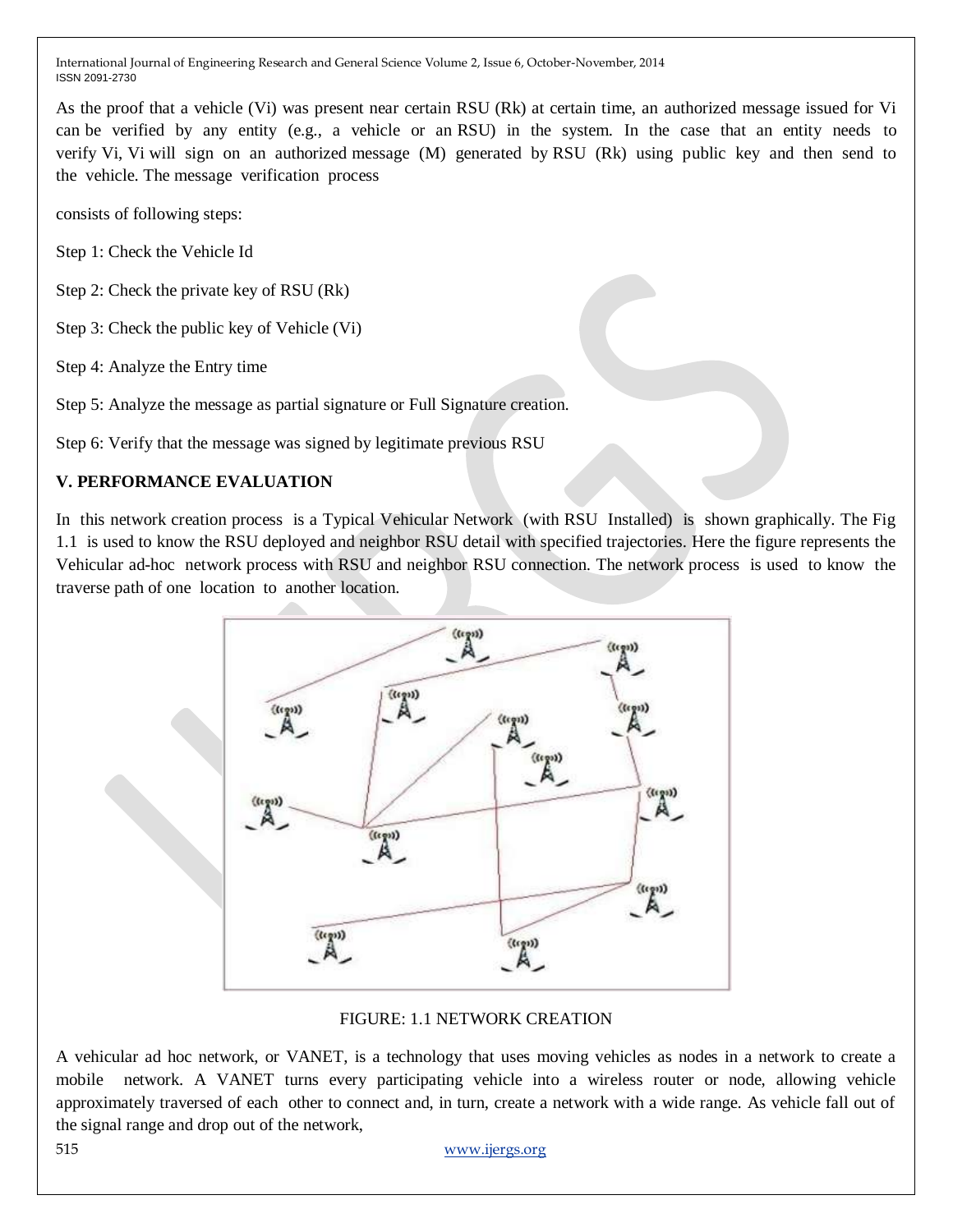other vehicle can join in, connecting vehicles to one another. It is estimated that the first systems that will integrate this technology are police and fire vehicles to communicate with each other for safety purposes.

The message module is used to update the message between Road Side Unit to vehicle On Board Unit. The Fig 1.2 is used to know the trajectory of the desired vehicle, the details contains such as issued vehicle identity number, received road side unit, trajectory id, road side unit number and entry time of the vehicle.

As the proof that a vehicle was present near certain Road Side Unit (RSU) at certain time, an authorized message issued for specified vehicle can be verified by any entity (e.g., a vehicle or an RSU) in the system. If the authorized message passes the ownership verification, the entity further examines whether the signature contained in the authorized message is signed by a legitimate RSU in the system.

The vehicle can use this sequence of authorized messages to identify itself. This method is simple but inefficient because each time when the vehicle needs to be identified in a conversation, all messages in the sequence should be sent to the conversation holder for verification

|              | Road Side Unit (RSU) Id<br>Vehicle Id<br>Entry Time |              | ı                         |           |    |
|--------------|-----------------------------------------------------|--------------|---------------------------|-----------|----|
|              |                                                     |              | 72013 12:20:29 PM<br>Save |           |    |
|              | SNo                                                 | <b>RSUId</b> | VehicleId                 | EntryTime |    |
| ٠            |                                                     |              | 1                         | 12/30/20. | ⊲  |
|              | 2                                                   |              |                           | 1/29/201  | c  |
|              | з                                                   | ž            |                           | 1/29/201  | c  |
|              | 4                                                   | 3            |                           | 1/29/201  | ⋖  |
|              | 5                                                   | 4            |                           | 1/29/201  | ×. |
|              | 6                                                   | 5            | 1                         | 1/29/201. | d  |
| ٠            |                                                     |              |                           |           |    |
| $\leftarrow$ |                                                     |              |                           |           |    |

FIGURE: 1.2 MESSAGE UPDATION

## **ACKNOWLEDGMENT**

My abundant thanks to Dr.R.K.Vaithiyanathan, Principal, PGP Arts and Science College, Namakkal who gave this opportunity to do this presentation paper work. I express my deep gratitude and sincere thanks to my supervision M.SAKTHIVEL MCA., M.Phil., Assistant Professor, Department of Computer Science at PGP Arts and Science College, Namakkal for her valuable, suggestion, innovative ideas, constructive, criticisms and inspiring guidance had enabled me to complete the presentation paper work successfully.

## **VI.CONCLUSION**

In this paper Sybil attack detection mechanism having much space to extend. First, in this paper it is assumed that all **RSUs** 

516 [www.ijergs.org](http://www.ijergs.org/) are trustworthy. However, if an RSU is compromised, it can help a malicious vehicle generate fake legal trajectories (e.g., by inserting link tags of other RSUs into a forged trajectory). In that case, duplicated node id cannot detect such trajectories. However, the corrupted RSU cannot deny a link tag generated by it nor forge link tags generated by